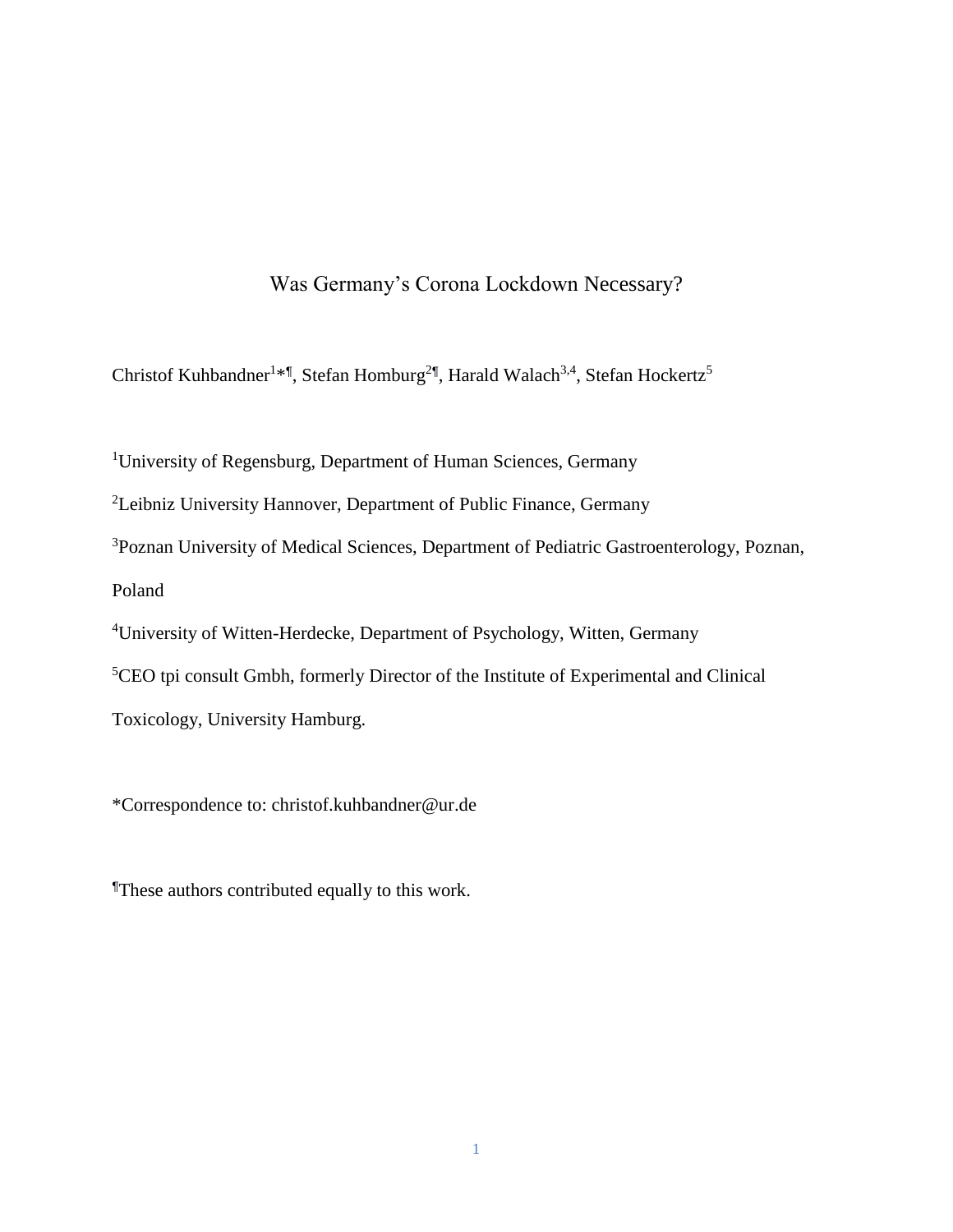#### **Abstract**

During the spread of SARS-Cov-2, Germany imposed various restrictions, including an extensive lockdown on 23 March 2020. In this paper, we point out that the evaluation of the success of such policies depends critically on data quality. Using reported confirmed cases is apt to produce misleading results because these data come with unknown variable lags. Using data on incident cases, i.e., dates of the onset of symptoms, produces results that are much more reliable.

# **Introduction**

During the recent SARS-Cov-2 pandemic, many countries adopted various nonpharmaceutical interventions (NPIs). These harmed the economies tremendously and had strong negative impacts on physical, mental, and social health conditions, such as increases in suicides or domestic violence [1-4]. Given such adverse effects, it is important to determine whether the measures were actually successful in curbing the spread of the coronavirus.

Germany prohibited large public gatherings on 9 March, closed its schools and other educational institutions on 16 March, and imposed an extensive lockdown and contact bans on 23 March. Were these interventions necessary to avoid a medical disaster? Some studies, such as Dehning et al. [5], use data on reported confirmed cases to evaluate the impacts of the various NPIs. Section 2 reviews their principal finding and points out serious problems with the data used. In section 3, we present an alternative approach that relies on official data provided by Germany's federal health agency, Robert Koch Institute (RKI). Section 4 concludes the paper. **Data on Reported Cases**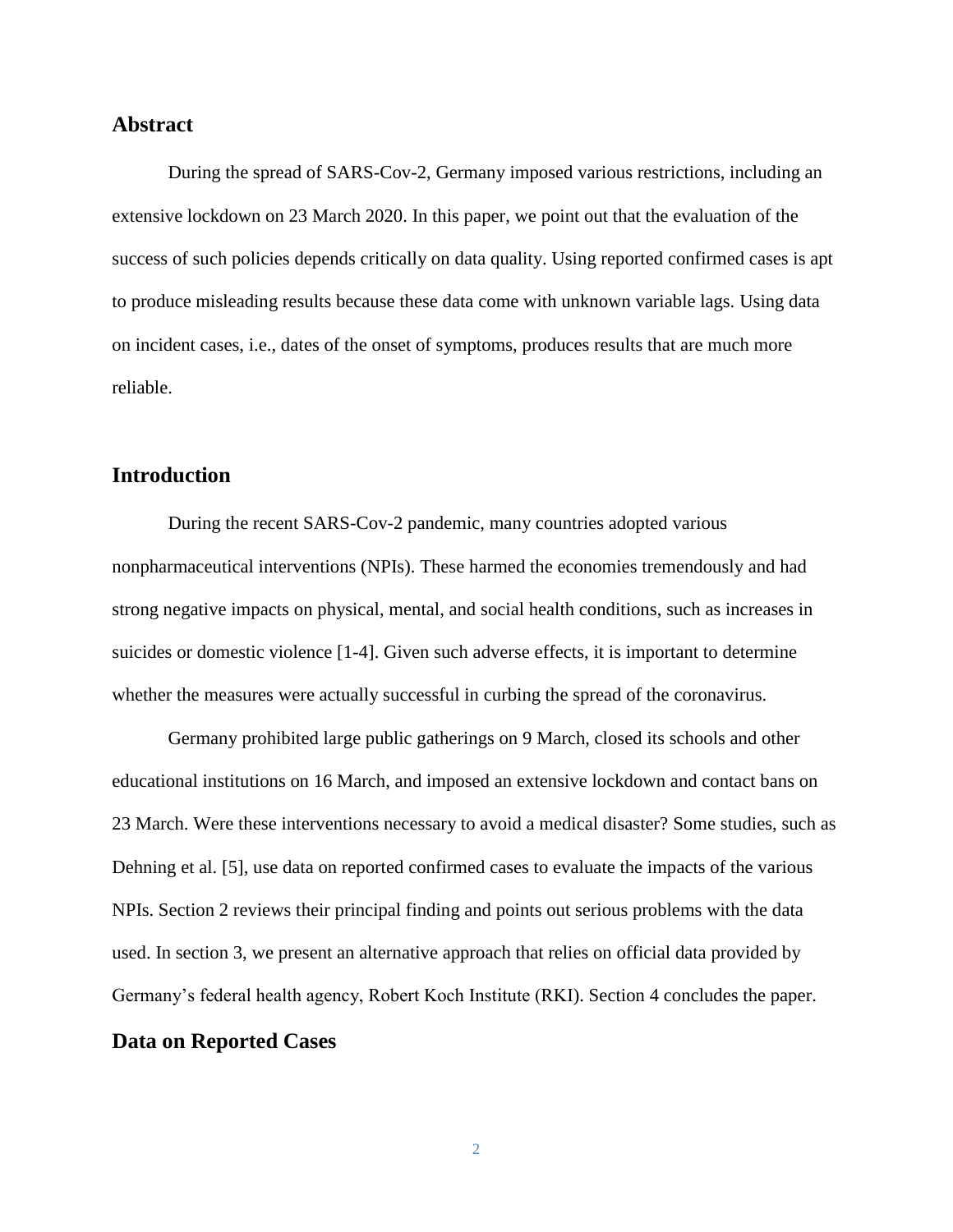Dehning et al. model the growth rate of SARS-CoV-2 infections in Germany using a Susceptible-Infected-Recovered (SIR) model combined with Bayesian parameter inference. The authors report change points in the growth rate that correspond closely to three NPIs that became effective on 9 March (prohibition of large public gatherings), 16 March (closing of schools and other educational institutions along with the closing of nonessential stores), and 23 March (extensive lockdown, including a contact ban). Their main conclusion (p. 4) reads "that the full extent of interventions was necessary to stop exponential growth". Fig 1 illustrates this central finding. It shows that the coronavirus grew with a positive effective growth rate until the first NPI, which slowed down the spread. The second NPI reduced the effective rate further, and the third one, the extensive lockdown, drove it into negative territory.



**Fig 1**. Effective growth rate of infections in Germany. *Source*: [*5*], *Fig. 3A*.

There are several fundamental methodological issues that cast serious doubt on the conclusions drawn by Dehning et al. Accounting for these issues suggests that the opposite of their principal inference is actually correct: neither of the governmental interventions could have had any effect on the spread of the virus because the number of new infections declined much earlier than estimated in their study. Furthermore, the authors ignore direct empirical evidence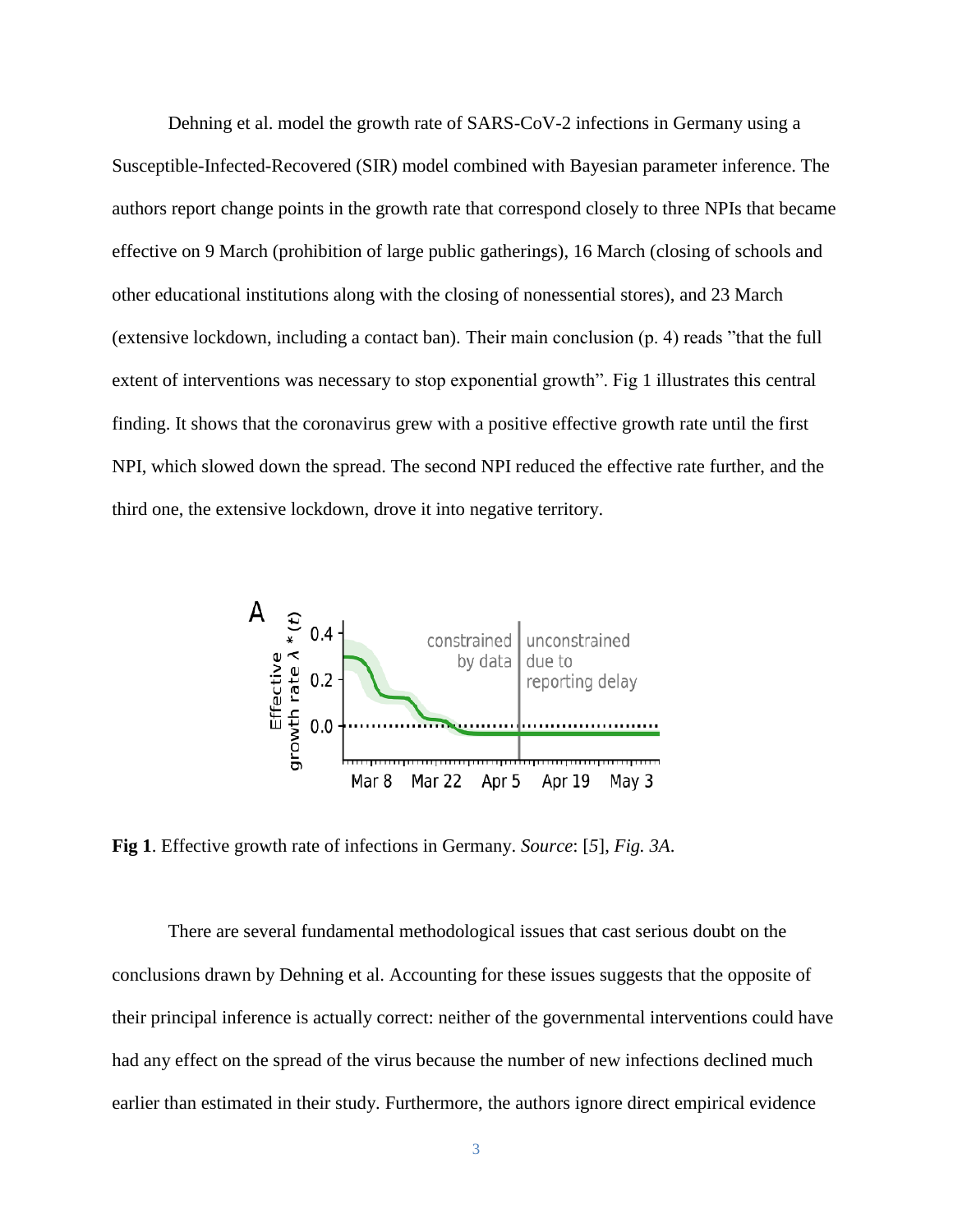showing that such countermeasures had very low or even no effects. We consider their study to be seriously flawed.

To assess the potential effects of NPIs on the spread of a virus, it is crucial to determine the date of infection as exactly as possible. With misspecified infection dates, any conclusions about the effect of NPIs are meaningless. The authors estimated the date of infection based on the date when a confirmed case was reported, according to the Johns Hopkins University Center for Systems Science and Engineering (JHU CSSE) dashboard. To infer the infection date from the reporting date, they included a parameter in their SIR model that aims at determining the socalled 'reporting delay', i.e., the delay between infection date and reporting date. Critically, their parameter estimate is constrained by an informative prior that, in turn, is based on the assumption of an incubation period of 5–6 days and a test delay. Using their priors, the authors estimated a total delay of 8.6 days during the initial phase and 11.4 days during the later phase.

This procedure is inadequate. First, Dehning et al. use data from the JHU CSSE dashboard. As the Robert Koch Institute (RKI), Germany's federal health agency, points out in its profound FAQ section on the coronavirus [6], data from the JHU CSSE dashboard allow only limited conclusions because they stem from internet media reports and social media, and vary in reporting guidelines. Second, inferring infection dates from reporting dates would only make sense if reporting dates varied systematically with infection dates. However, the intervals between dates of actual infections, diagnostic testing, and reporting differ vastly across people. Many suspected people were tested even before symptom onset, whereas true patients were at times tested more than 20 days after symptom onset [7]. Therefore, it is hardly possible to conclude anything meaningful from modeling the spread of infections using reporting dates.

# **Data on Incident Cases**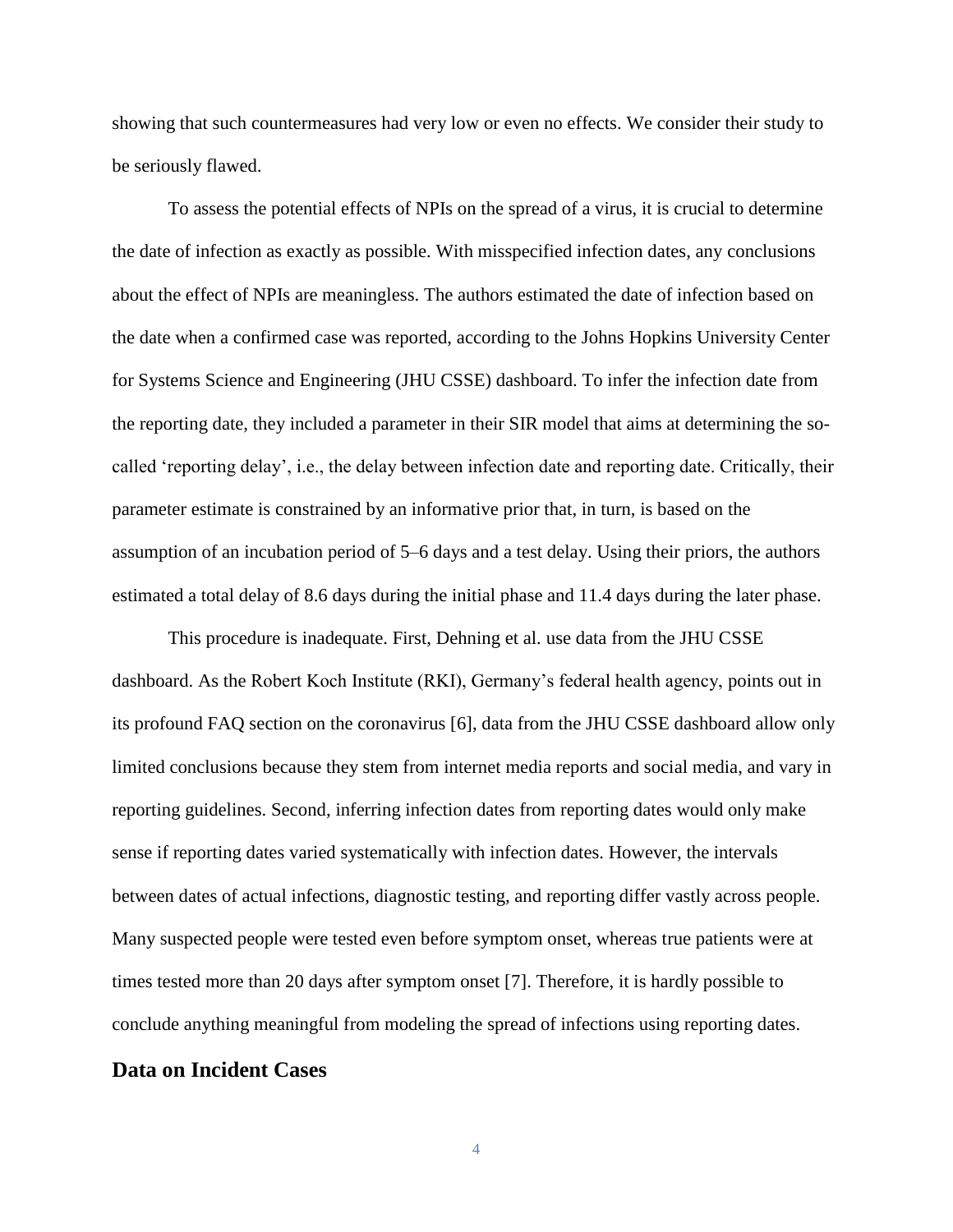Germany's RKI, [8], published 15 April, employs a more sophisticated approach. Their model is not based on reporting dates but on identified dates of *symptom onset*, referred to as *incident cases.* With an established incubation period of 5 days (e.g. [9], 5.1 days, CI 95% 4.5 to 5.8 days), incident cases reflect infection dates much more accurately. To describe the dynamics, RKI uses a growth factor R (reproduction number), which compares the 4-day mean of incident cases on one day with the corresponding mean 4 days before. By construction, R lags behind the actual dynamics by 4 days. To make our argument more succinct, we neglect this lag, consideration of which would strengthen our point. Fig 2 shows the actual growth factor of *incident cases*, R, determined by RKI.



**Fig 2**. Growth factor of incident cases in Germany. *Source*: [8], *Fig. 4*.

Fig 2 documents that the growth of incident cases reached its maximum already on 10 March. With an incubation period of 5 days, the corresponding growth of infections reached its maximum on 5 March, before the first NPI became effective. Therefore, it is obvious that the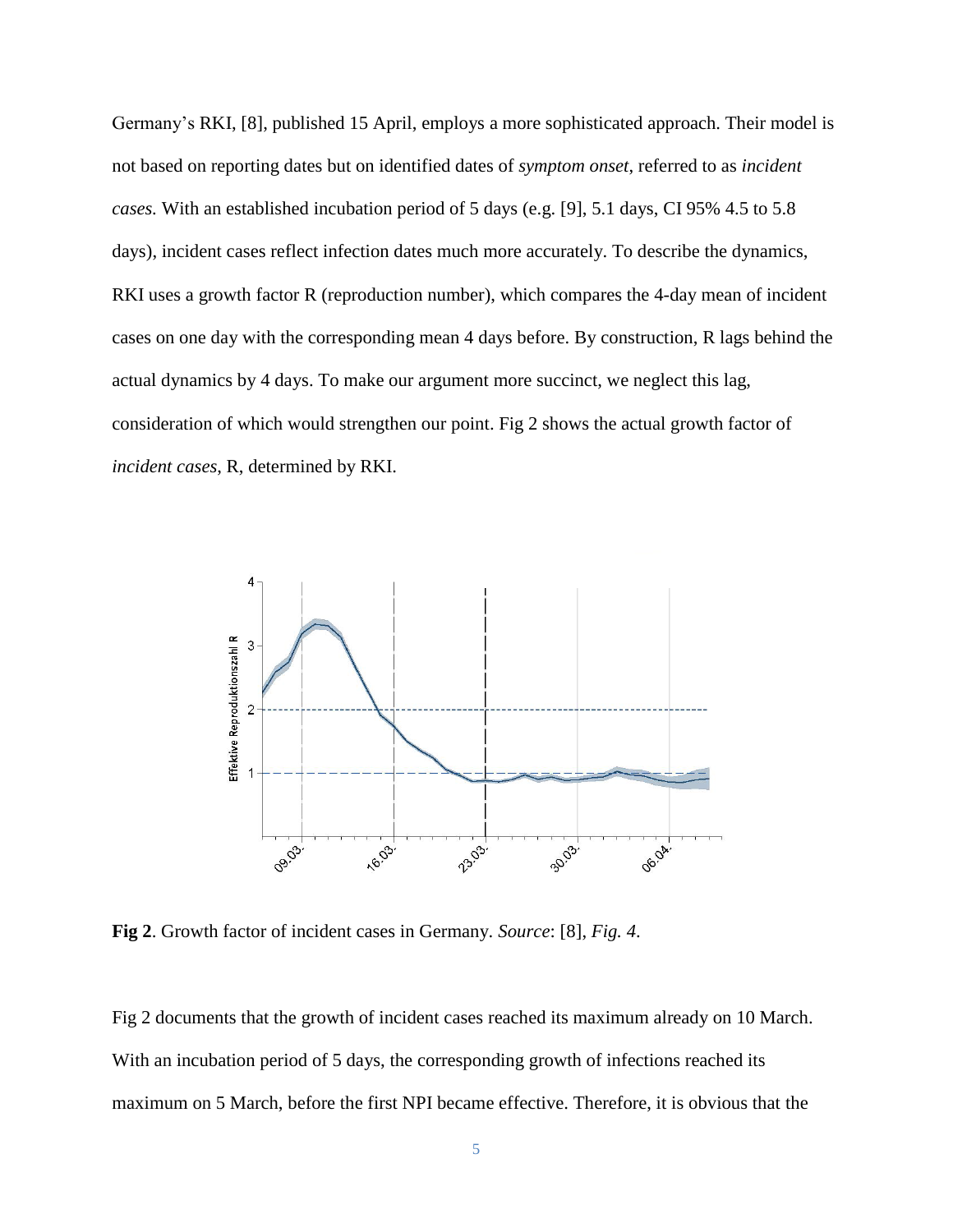spread of the virus was already in decline before the first intervention. And it was even *negative* before the extensive lockdown.

In a recent addendum [10], to their original article [5], Dehning et al. reconsider their model, using incident cases rather than reported cases. Their new principal result, shown in Fig 3, corroborates our finding that Germany's lockdown was superfluous.



**Fig 3**. Effective growth rate of infections in Germany. *Source*: [10], *Fig. 17A*.

Fig 3 documents that the effective growth rate of SARS-Cov-2 started declining sharply on March 7, i.e., before the first intervention. What is more, the effective growth rate became negative on March 17, six days before the lockdown. This finding, derived from the same model but using more reliable data, puts the original inference of Dehning et al. upside down: Germany's extensive lockdown and contact bans, effective from 23 March, were by no means necessary to stop the spread of the virus.

## **Conclusion**

In evaluating the necessity of NPIs during the corona crises, data quality is crucially important. Employing reported cases yields meaningless results because these data come with uncertain and variable lags that make it impossible to determine the path of the spread of the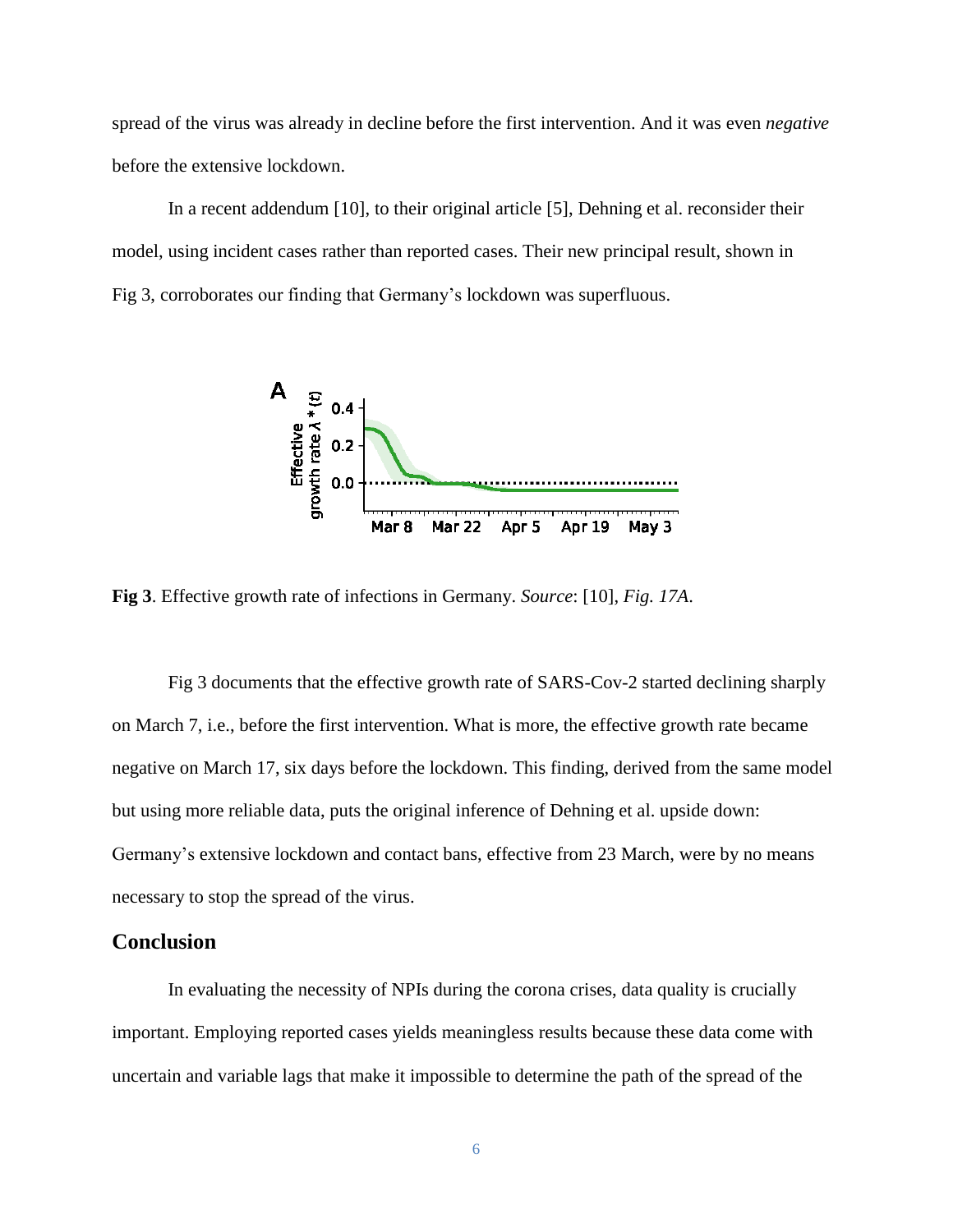virus precisely. Using incident cases is highly preferable if such data are available. With known dates of the onset of symptoms, researches must only subtract an incubation period of 5 days to determine the true dynamics of infections.

Official data from Germany's RKI agency suggest strongly that the spread of the corona virus in Germany receded autonomously, before any interventions become effective. Several reasons for such an autonomous decline have been suggested. One is that differences in host susceptibility and behavior can result in herd immunity at a relatively low prevalence level. Accounting for individual variation in susceptibility or exposure to the coronavirus yields a maximum of 17% to 20% of the population that needs to be infected to reach herd immunity [11], an estimate that is empirically supported by the cohort of the Diamond Princess cruise ship [12]. Another reason is that seasonality may also play an important role in dissipation [13]. Finally, the ineffectiveness of the NPIs is also supported by empirical studies that determine their effects directly: Recent studies have shown that children are less involved in the transmission of SARS-CoV-2 than adults [14,15], suggesting that the closure of schools and kindergartens contributes little to curbing the spread of SARS-CoV-2. This finding is supported by studies of previous pandemics: A review of the effects of school closures regarding the spread of SARS-1 in China, Hong Kong, and Singapore in 2003 found only marginal effects [16]. A more recent study that employs German county data, [17], is also fully consistent with our findings.

#### **References**

1. Keogh-Brown MR, Smith RD, Edmunds JW, Beutels P. The macroeconomic impact of pandemic influenza: estimates from models of the United Kingdom, France, Belgium and the Netherlands. Eur J Health Econ 2010; 11: 543–554.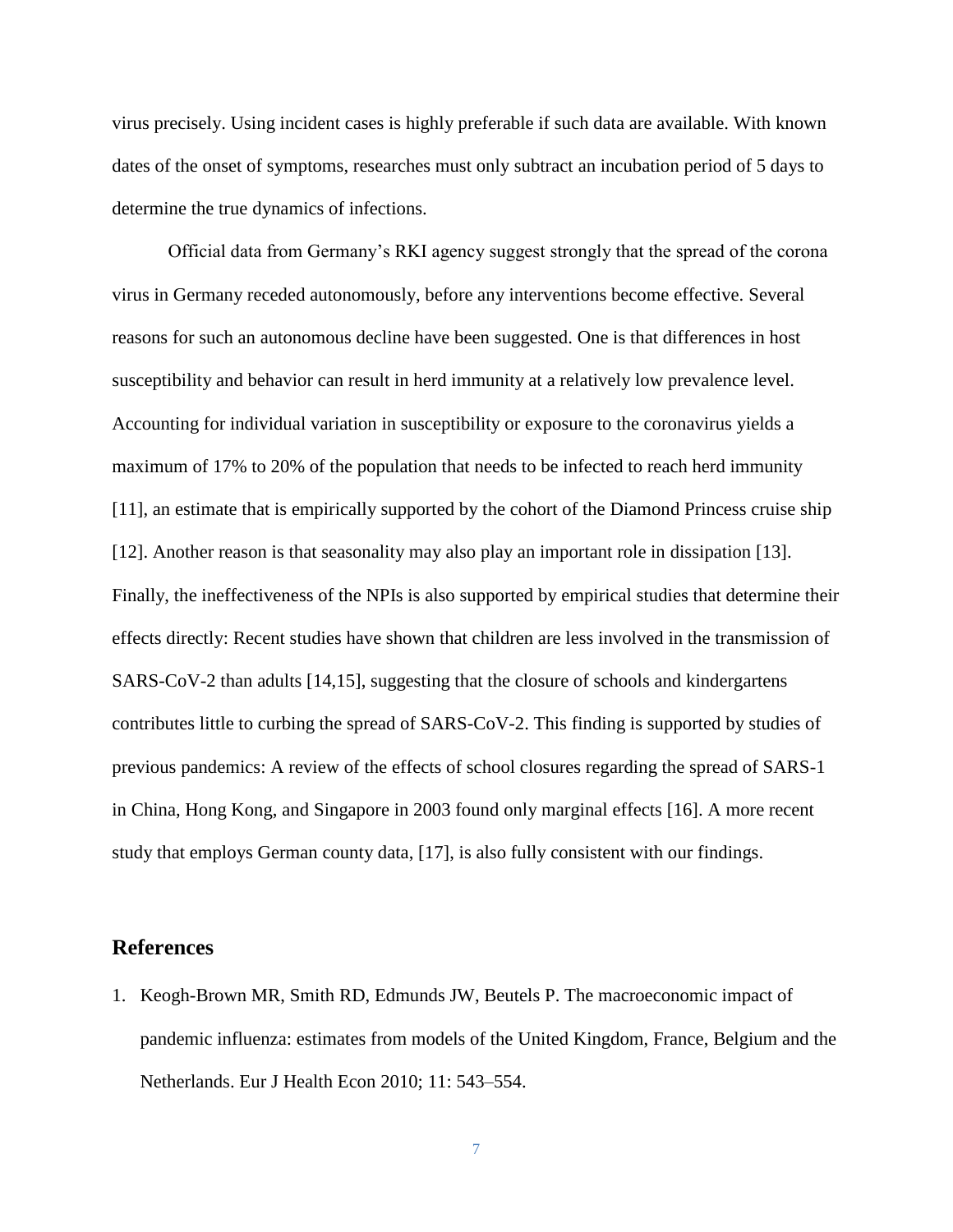- 2. Brooks SK, Webster RK, Smith LE, Woodland L, Wessely S, Greenberg N, et al. The psychological impact of quarantine and how to reduce it: rapid review of the evidence. Lancet 2020; 395: 912–920.
- 3. Galea S, Merchant RM, Lurie N. The Mental Health Consequences of COVID-19 and Physical Distancing: The Need for Prevention and Early Intervention. JAMA 2020; Forthcoming.
- 4. CovidSurg Collaborative, Nepogodiev D, Bhangu A. Elective surgery cancellations due to the COVID-19 pandemic: global predictive modelling to inform surgical recovery plans. Br J Surg 2020; Forthcoming.
- 5. Dehning J, Zierenberg J, Spitzner [FP,](https://science.sciencemag.org/content/early/2020/05/14/science.abb9789#aff-1) Wibral M, Neto JP, Wilczek M, et al. Inferring change points in the spread of COVID-19 reveals the effectiveness of interventions. Science 2020; Forthcoming.
- 6. Robert Koch Institute. Answers to frequently asked questions about the SARS-CoV-2 coronavirus: Why are the data on COVID 19 cases reported by RKI and Johns Hopkins University in Germany different? [in German]. Available from: https://www.rki.de/SharedDocs/FAQ/ NCOV2019/gesamt.html. Accessed 21 May 2020.
- 7. Buchholz U, Buda S, Prahm KU. Abrupter Rückgang der Raten an Atemwegserkrankungen in der deutschen Bevölkerung [Abrupt decline in the rates of respiratory diseases in the German population]. Epid Bull 2020; 16: 7–9.
- 8. an der Heiden M, Hamouda O. Schätzung der aktuellen Entwicklung der SARS-CoV-2- Epidemie in Deutschland – Nowcasting. [Estimation of actual development of the SARS-CoV2 epidemics in Germany]. Epid Bull 2020; 17: 10–15.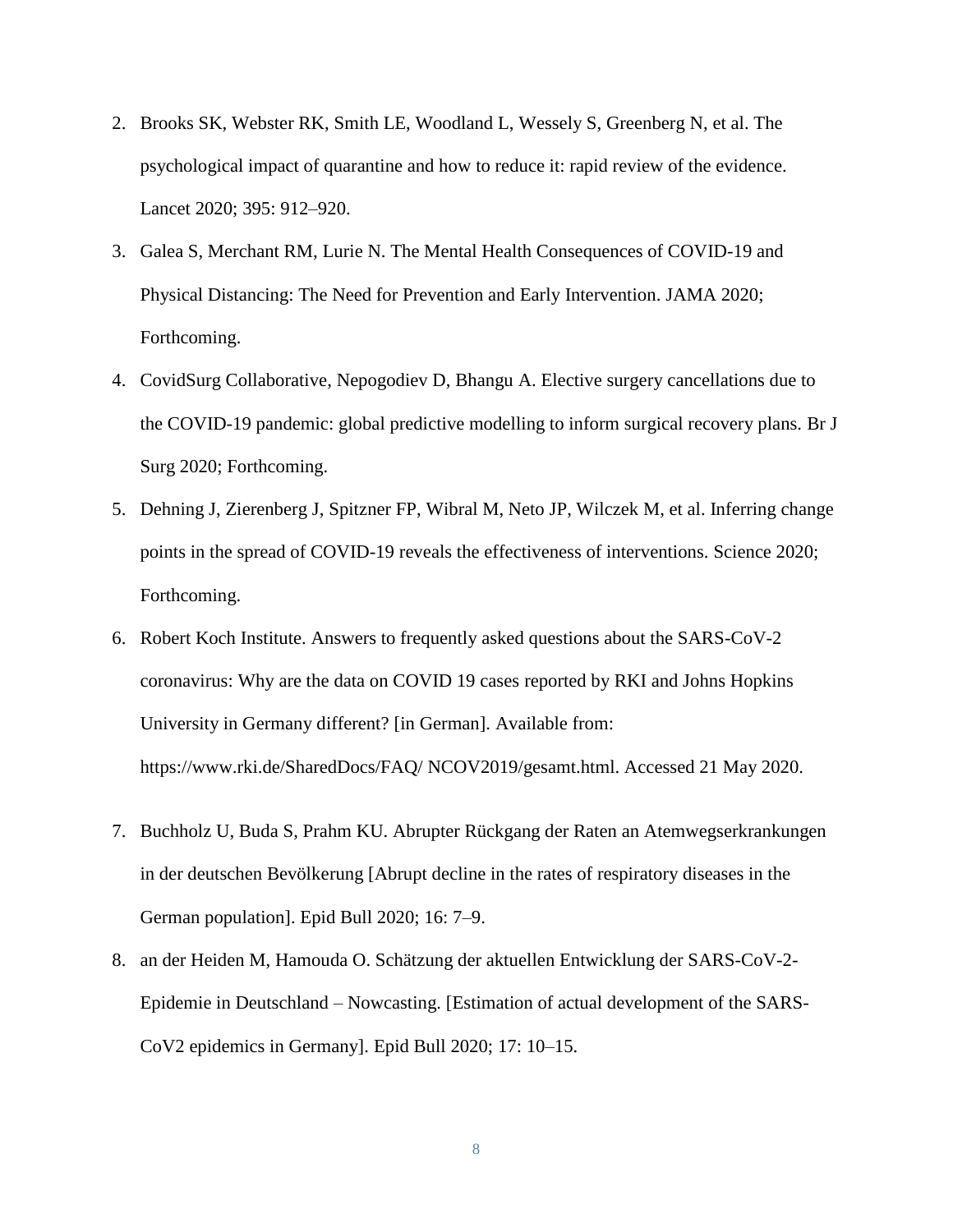- 9. Lauer SA, Grantz KH, Bi Q, Jones FK, Zheng Q, Meredith HR, et al. The Incubation Period of Coronavirus Disease 2019 (COVID-19) From Publicly Reported Confirmed Cases: Estimation and Application. Ann Int Med 2020; Forthcoming.
- 10. Dehning J, Spitzner P, Linden M, Mohr SB, Neto JP, Zierenberg J, et al. Model-based and model-free characterization of epidemic outbreaks - Technical notes on Dehning et al., Science, 2020. Available from: https://github.com/Priesemann-Group/covid19\_inference\_forecast/blob/master/technical\_notes.md (2020b). Accessed 17 Juni 2020.
- 11. Gomes MGM, Corder RM, King JG, Langwig KE, Souto-Maior C, Carneiro J, et al. Individual variation in susceptibility or exposure to SARS-CoV-2 lowers the herd immunity threshold. medRxiv 2020.04.27.20081893 [Preprint]. Available from: https://www.medrxiv.org/content/10.1101/2020.04.27.20081893v3
- 12. Russell TW, Hellewell J, Jarvis CI, van Zandvoort K, Abbott S, Ratnayake R, et al., Estimating the infection and case fatality ratio for COVID-19 using age-adjusted data from the outbreak on the Diamond Princess cruise ship. Eurosurveillance 2020; 25:2000256.
- 13. Evangelista AT. The Seasonal End of Human Coronavirus Hospital Admissions with Implications for SARS-CoV-2. medRxiv 2020.05.15.20103416 [Preprint]. Available from: https://www.medrxiv.org/content/10.1101/2020.05.15.20103416v1
- 14. Davies NG, Klepac P, Liu Y, Prem K, Jit M, CMMID COVID-19 working group, et al. Agedependent effects in the transmission and control of COVID-19 epidemics. medRxiv 2020.03.24.20043018 [Preprint]. Available from:

https://www.medrxiv.org/content/10.1101/2020.03.24.20043018v2.